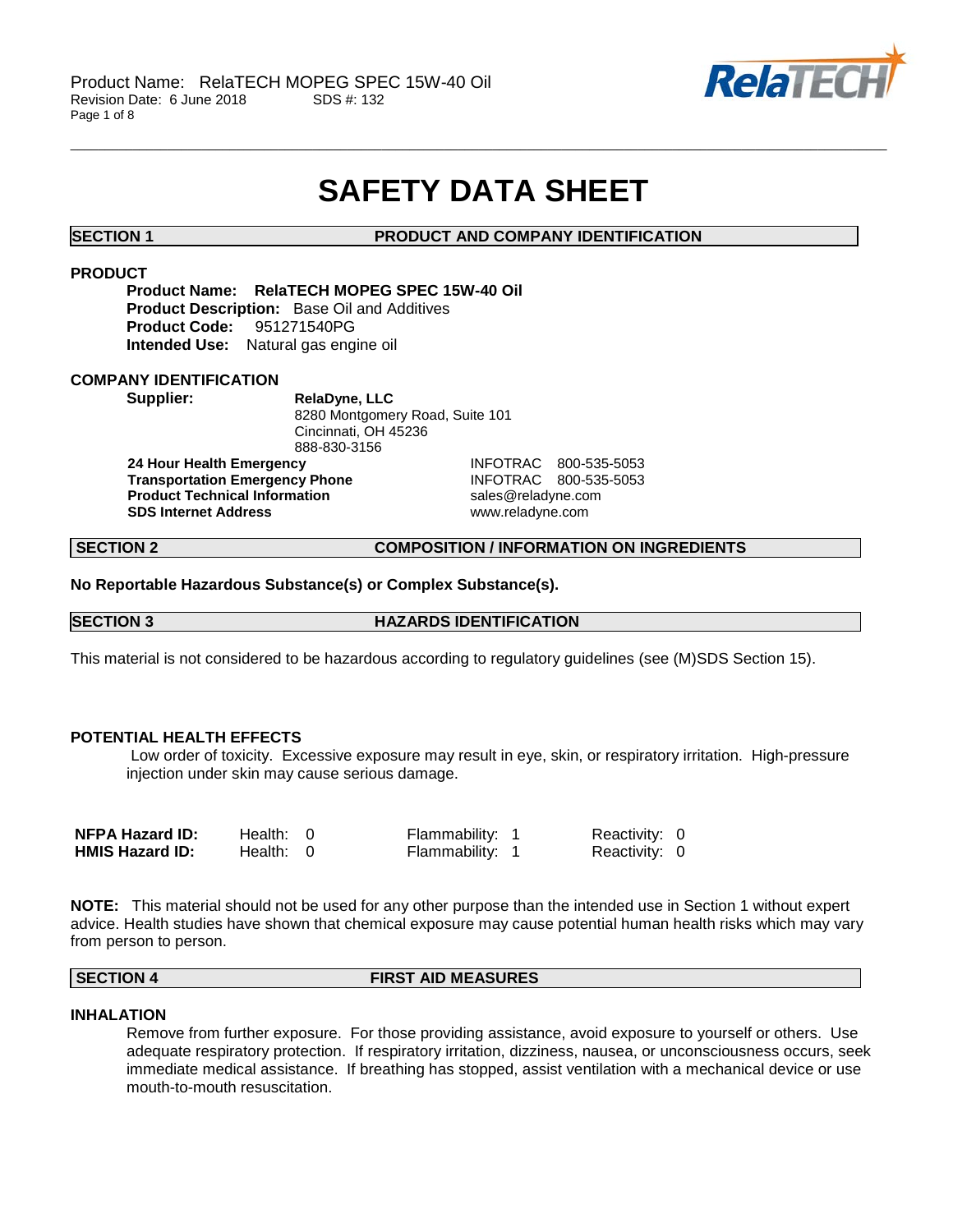

#### \_\_\_\_\_\_\_\_\_\_\_\_\_\_\_\_\_\_\_\_\_\_\_\_\_\_\_\_\_\_\_\_\_\_\_\_\_\_\_\_\_\_\_\_\_\_\_\_\_\_\_\_\_\_\_\_\_\_\_\_\_\_\_\_\_\_\_\_\_\_\_\_\_\_\_\_\_\_\_\_\_\_\_\_\_\_\_\_\_\_\_\_\_\_\_\_\_\_\_\_\_\_\_\_\_\_\_\_\_\_\_\_\_\_\_\_\_\_ **SKIN CONTACT**

Wash contact areas with soap and water. If product is injected into or under the skin, or into any part of the body, regardless of the appearance of the wound or its size, the individual should be evaluated immediately by a physician as a surgical emergency. Even though initial symptoms from high pressure injection may be minimal or absent, early surgical treatment within the first few hours may significantly reduce the ultimate extent of injury.

### **EYE CONTACT**

Flush thoroughly with water. If irritation occurs, get medical assistance.

### **INGESTION**

First aid is normally not required. Seek medical attention if discomfort occurs.

# **SECTION 5 FIRE FIGHTING MEASURES**

### **EXTINGUISHING MEDIA**

**Appropriate Extinguishing Media:** Use water fog, foam, dry chemical or carbon dioxide (CO2) to extinguish flames.

**Inappropriate Extinguishing Media:** Straight Streams of Water

### **FIRE FIGHTING**

**Fire Fighting Instructions:** Evacuate area. Prevent runoff from fire control or dilution from entering streams, sewers, or drinking water supply. Firefighters should use standard protective equipment and in enclosed spaces, self-contained breathing apparatus (SCBA). Use water spray to cool fire exposed surfaces and to protect personnel.

**Hazardous Combustion Products:** Smoke, Fume, Aldehydes, Sulfur oxides, Incomplete combustion products, Oxides of carbon

# **FLAMMABILITY PROPERTIES**

**Flash Point [Method]:** >200C (392F) [ ASTM D-92] **Flammable Limits (Approximate volume % in air):** LEL: 0.9 UEL: 7.0 **Autoignition Temperature:** N/D

# **SECTION 6 ACCIDENTAL RELEASE MEASURES**

### **NOTIFICATION PROCEDURES**

In the event of a spill or accidental release, notify relevant authorities in accordance with all applicable regulations. US regulations require reporting releases of this material to the environment which exceed the applicable reportable quantity or oil spills which could reach any waterway including intermittent dry creeks. The National Response Center can be reached at (800)424-8802.

#### **SPILL MANAGEMENT**

**Land Spill:** Stop leak if you can do it without risk. Recover by pumping or with suitable absorbent.

**Water Spill:** Stop leak if you can do it without risk. Confine the spill immediately with booms. Warn other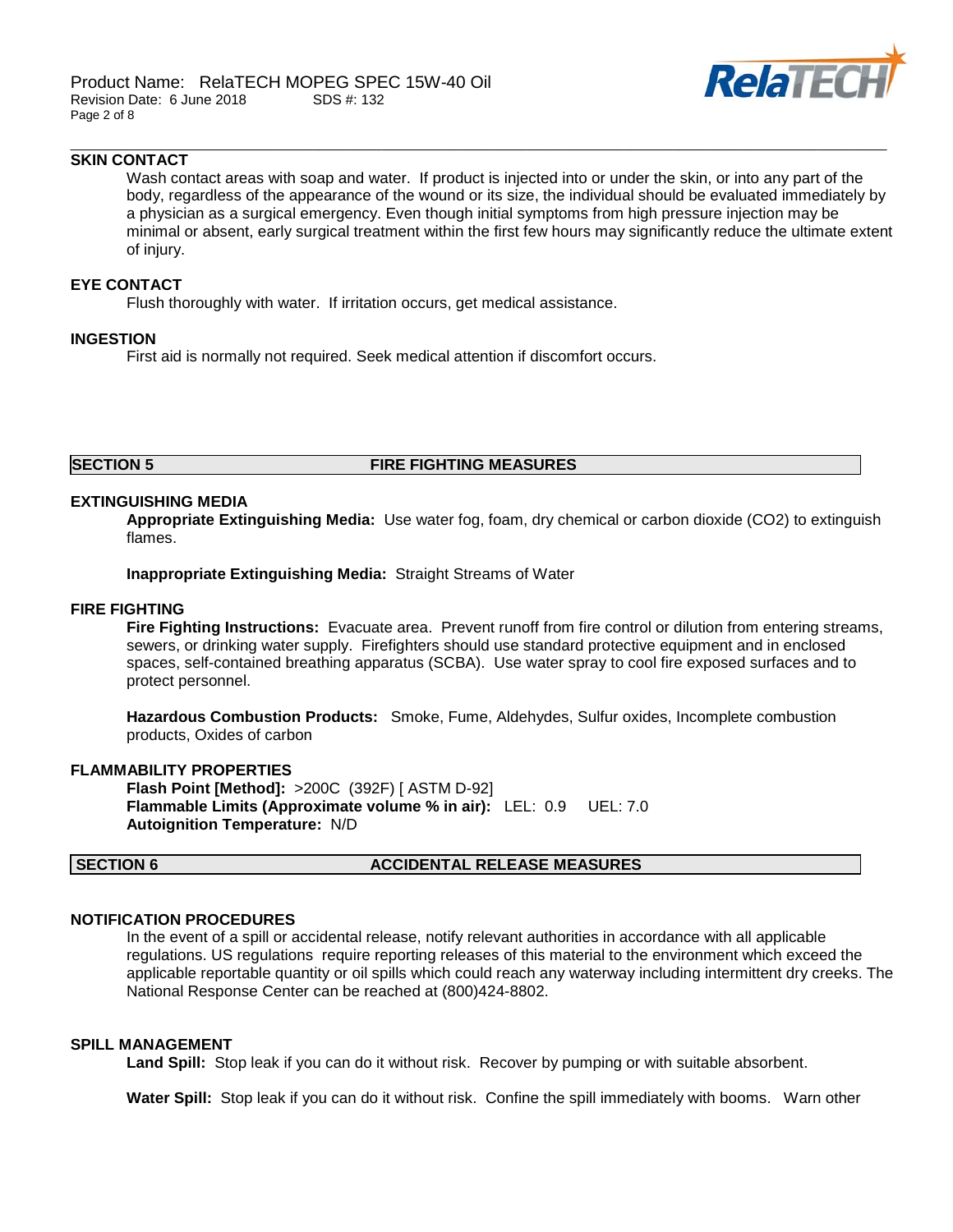

\_\_\_\_\_\_\_\_\_\_\_\_\_\_\_\_\_\_\_\_\_\_\_\_\_\_\_\_\_\_\_\_\_\_\_\_\_\_\_\_\_\_\_\_\_\_\_\_\_\_\_\_\_\_\_\_\_\_\_\_\_\_\_\_\_\_\_\_\_\_\_\_\_\_\_\_\_\_\_\_\_\_\_\_\_\_\_\_\_\_\_\_\_\_\_\_\_\_\_\_\_\_\_\_\_\_\_\_\_\_\_\_\_\_\_\_\_\_ shipping. Remove from the surface by skimming or with suitable absorbents. Seek the advice of a specialist before using dispersants.

Water spill and land spill recommendations are based on the most likely spill scenario for this material; however, geographic conditions, wind, temperature, (and in the case of a water spill) wave and current direction and speed may greatly influence the appropriate action to be taken. For this reason, local experts should be consulted. Note: Local regulations may prescribe or limit action to be taken.

### **ENVIRONMENTAL PRECAUTIONS**

Large Spills: Dike far ahead of liquid spill for later recovery and disposal. Prevent entry into waterways, sewers, basements or confined areas.

# **SECTION 7 HANDLING AND STORAGE**

### **HANDLING**

Prevent small spills and leakage to avoid slip hazard.

**Static Accumulator:** This material is a static accumulator.

### **STORAGE**

Do not store in open or unlabelled containers.

# **SECTION 8 EXPOSURE CONTROLS / PERSONAL PROTECTION**

**Exposure limits/standards for materials that can be formed when handling this product:** When mists / aerosols can occur, the following are recommended: 5 mg/m<sup>3</sup> - ACGIH TLV, 10 mg/m<sup>3</sup> - ACGIH STEL, 5 mg/m<sup>3</sup> - OSHA PEL.

NOTE: Limits/standards shown for guidance only. Follow applicable regulations.

# **ENGINEERING CONTROLS**

The level of protection and types of controls necessary will vary depending upon potential exposure conditions. Control measures to consider:

No special requirements under ordinary conditions of use and with adequate ventilation.

# **PERSONAL PROTECTION**

Personal protective equipment selections vary based on potential exposure conditions such as applications, handling practices, concentration and ventilation. Information on the selection of protective equipment for use with this material, as provided below, is based upon intended, normal usage.

**Respiratory Protection:** If engineering controls do not maintain airborne contaminant concentrations at a level which is adequate to protect worker health, an approved respirator may be appropriate. Respirator selection, use, and maintenance must be in accordance with regulatory requirements, if applicable. Types of respirators to be considered for this material include:

No special requirements under ordinary conditions of use and with adequate ventilation.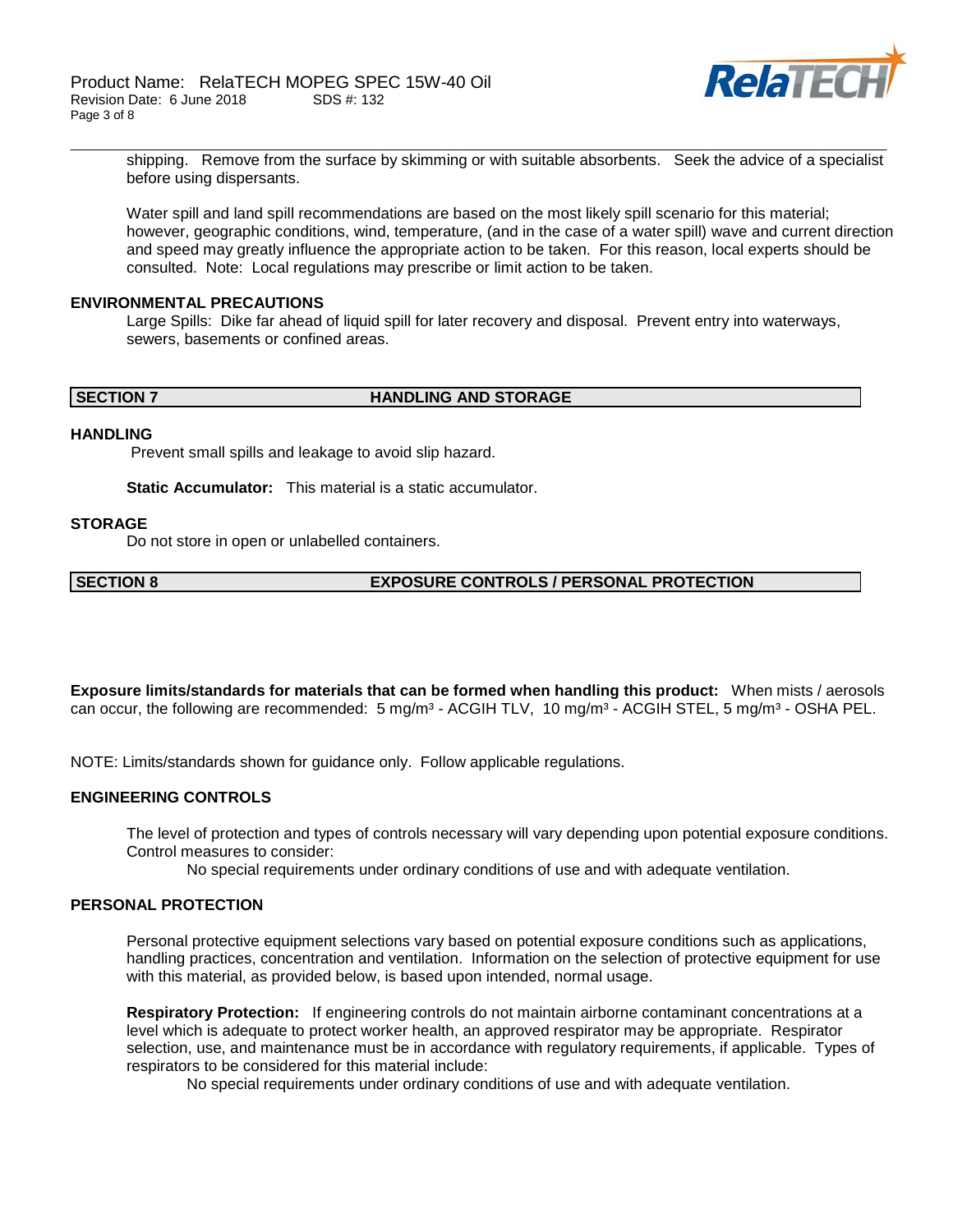

For high airborne concentrations, use an approved supplied-air respirator, operated in positive pressure mode. Supplied air respirators with an escape bottle may be appropriate when oxygen levels are inadequate, gas/vapor warning properties are poor, or if air purifying filter capacity/rating may be exceeded.

\_\_\_\_\_\_\_\_\_\_\_\_\_\_\_\_\_\_\_\_\_\_\_\_\_\_\_\_\_\_\_\_\_\_\_\_\_\_\_\_\_\_\_\_\_\_\_\_\_\_\_\_\_\_\_\_\_\_\_\_\_\_\_\_\_\_\_\_\_\_\_\_\_\_\_\_\_\_\_\_\_\_\_\_\_\_\_\_\_\_\_\_\_\_\_\_\_\_\_\_\_\_\_\_\_\_\_\_\_\_\_\_\_\_\_\_\_\_

**Hand Protection:** Any specific glove information provided is based on published literature and glove manufacturer data. Glove suitability and breakthrough time will differ depending on the specific use conditions. Contact the glove manufacturer for specific advice on glove selection and breakthrough times for your use conditions. Inspect and replace worn or damaged gloves. The types of gloves to be considered for this material include:

No protection is ordinarily required under normal conditions of use.

**Eye Protection:** If contact is likely, safety glasses with side shields are recommended.

**Skin and Body Protection:** Any specific clothing information provided is based on published literature or manufacturer data. The types of clothing to be considered for this material include:

No skin protection is ordinarily required under normal conditions of use. In accordance with good industrial hygiene practices, precautions should be taken to avoid skin contact.

**Specific Hygiene Measures:** Always observe good personal hygiene measures, such as washing after handling the material and before eating, drinking, and/or smoking. Routinely wash work clothing and protective equipment to remove contaminants. Discard contaminated clothing and footwear that cannot be cleaned. Practice good housekeeping.

# **ENVIRONMENTAL CONTROLS**

See Sections 6, 7, 12, 13.

**SECTION 9 PHYSICAL AND CHEMICAL PROPERTIES**

**Typical physical and chemical properties are given below. Consult the Supplier in Section 1 for additional data.**

# **GENERAL INFORMATION**

**Physical State:** Liquid **Color:** Amber **Odor:** Characteristic **Odor Threshold:** N/D

# **IMPORTANT HEALTH, SAFETY, AND ENVIRONMENTAL INFORMATION**

**Relative Density (at 15 C ):** 0.88 **Flash Point [Method]:** >200C (392F) [ ASTM D-92] **Flammable Limits (Approximate volume % in air):** LEL: 0.9 UEL: 7.0 **Autoignition Temperature:** N/D **Boiling Point / Range:** > 288C (550F) **Vapor Density (Air = 1):** > 2 at 101 kPa **Vapor Pressure:** < 0.013 kPa (0.1 mm Hg) at 20 C **Evaporation Rate (n-butyl acetate = 1):** N/D **pH:** N/A **Log Pow (n-Octanol/Water Partition Coefficient):** > 3.5 **Solubility in Water:** Negligible **Viscosity:** >50 cSt (50 mm2/sec ) at 40 C | >13.7 cSt (13.7 mm2/sec) at 100C **Oxidizing Properties:** See Sections 3, 15, 16.

# **OTHER INFORMATION**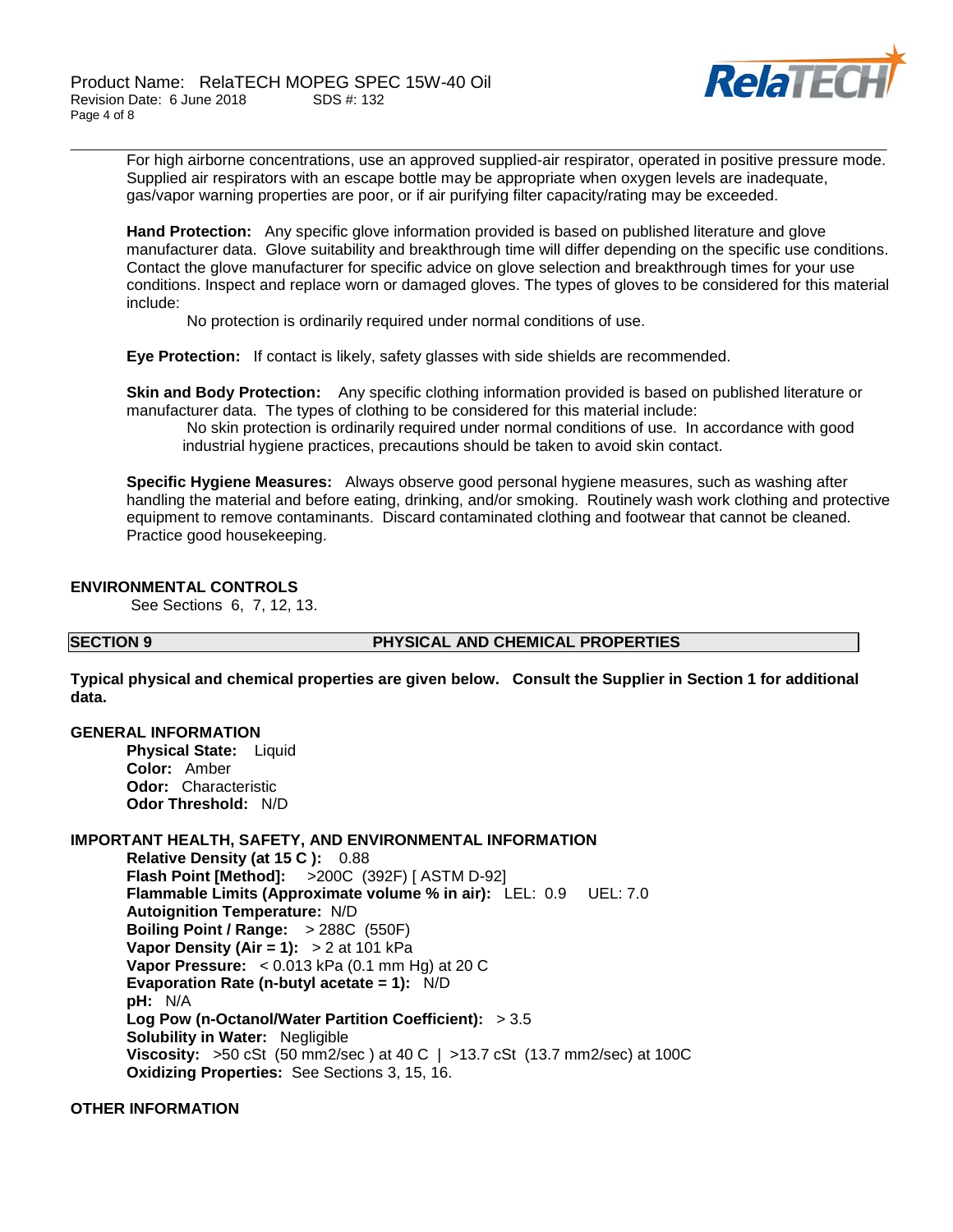

### \_\_\_\_\_\_\_\_\_\_\_\_\_\_\_\_\_\_\_\_\_\_\_\_\_\_\_\_\_\_\_\_\_\_\_\_\_\_\_\_\_\_\_\_\_\_\_\_\_\_\_\_\_\_\_\_\_\_\_\_\_\_\_\_\_\_\_\_\_\_\_\_\_\_\_\_\_\_\_\_\_\_\_\_\_\_\_\_\_\_\_\_\_\_\_\_\_\_\_\_\_\_\_\_\_\_\_\_\_\_\_\_\_\_\_\_\_\_ **Freezing Point:** N/D **Melting Point: N/A<br>Pour Point: -33°C Pour Point:** -33°C (-27°F) **DMSO Extract (mineral oil only), IP-346:** < 3 %wt

# **SECTION 10 STABILITY AND REACTIVITY**

**STABILITY:** Material is stable under normal conditions.

**CONDITIONS TO AVOID:** Excessive heat. High energy sources of ignition.

**MATERIALS TO AVOID:** Strong oxidizers

**HAZARDOUS DECOMPOSITION PRODUCTS:** Material does not decompose at ambient temperatures.

**HAZARDOUS POLYMERIZATION:** Will not occur.

### **SECTION 11 TOXICOLOGICAL INFORMATION**

# **ACUTE TOXICITY**

| <b>Route of Exposure</b>             | <b>Conclusion / Remarks</b>                                                                                      |  |
|--------------------------------------|------------------------------------------------------------------------------------------------------------------|--|
| <b>Inhalation</b>                    |                                                                                                                  |  |
| Toxicity (Rat): $LC50 > 5000$ mg/m3  | Minimally Toxic. Based on test data for structurally similar<br>materials.                                       |  |
| Irritation: No end point data.       | Negligible hazard at ambient/normal handling temperatures.<br>Based on assessment of the components.             |  |
|                                      |                                                                                                                  |  |
| Ingestion                            |                                                                                                                  |  |
| Toxicity (Rat): $LD50 > 5000$ mg/kg  | Minimally Toxic. Based on test data for structurally similar<br>materials.                                       |  |
|                                      |                                                                                                                  |  |
| <b>Skin</b>                          |                                                                                                                  |  |
| Toxicity (Rabbit): LD50 > 5000 mg/kg | Minimally Toxic. Based on test data for structurally similar<br>materials.                                       |  |
| Irritation (Rabbit): Data available. | Negligible irritation to skin at ambient temperatures. Based on test<br>data for structurally similar materials. |  |
|                                      |                                                                                                                  |  |
| Eye                                  |                                                                                                                  |  |
| Irritation (Rabbit): Data available. | May cause mild, short-lasting discomfort to eyes. Based on test<br>data for structurally similar materials.      |  |

# **CHRONIC/OTHER EFFECTS**

# **For the product itself:**

Sensitization: No adverse effects were observed.

The study was conducted on structurally-similar material.

### **Contains:**

Base oil severely refined: Not carcinogenic in animal studies. Representative material passes IP-346, Modified Ames test, and/or other screening tests. Dermal and inhalation studies showed minimal effects; lung nonspecific infiltration of immune cells, oil deposition and minimal granuloma formation. Not sensitizing in test animals.

Additional information is available by request.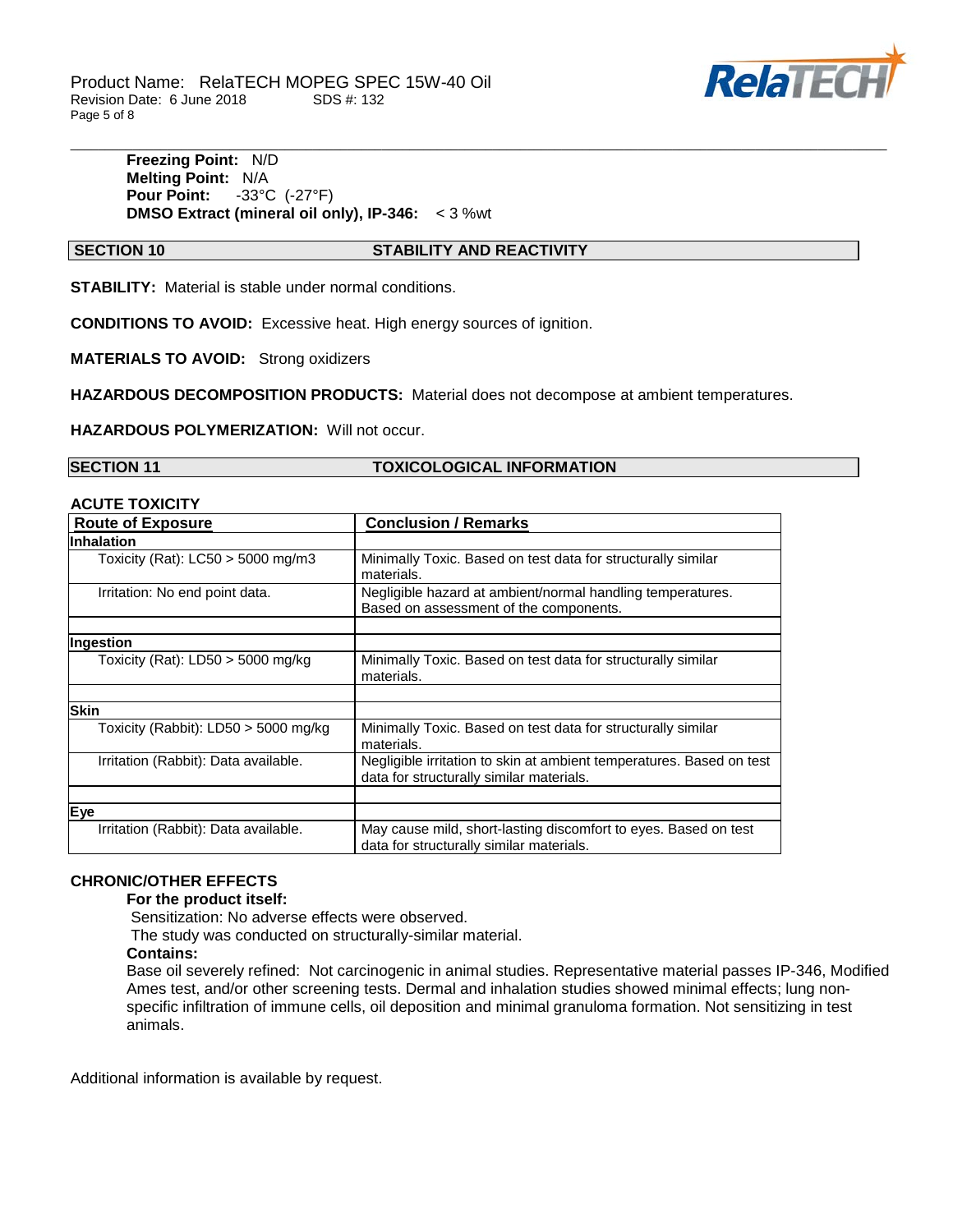

### **The following ingredients are cited on the lists below:** None.

|                | --REGULATORY LISTS SEARCHED-- |                 |
|----------------|-------------------------------|-----------------|
| $1 =$ NTP CARC | $3 = IARC 1$                  | $5 = IARC 2B$   |
| $2 = NTP$ SUS  | $4 = IARC 2A$                 | $6 = OSHA CARC$ |

#### **SECTION 12 ECOLOGICAL INFORMATION**

\_\_\_\_\_\_\_\_\_\_\_\_\_\_\_\_\_\_\_\_\_\_\_\_\_\_\_\_\_\_\_\_\_\_\_\_\_\_\_\_\_\_\_\_\_\_\_\_\_\_\_\_\_\_\_\_\_\_\_\_\_\_\_\_\_\_\_\_\_\_\_\_\_\_\_\_\_\_\_\_\_\_\_\_\_\_\_\_\_\_\_\_\_\_\_\_\_\_\_\_\_\_\_\_\_\_\_\_\_\_\_\_\_\_\_\_\_\_

The information given is based on data available for the material, the components of the material, and similar materials.

### **ECOTOXICITY**

Material -- Not expected to be harmful to aquatic organisms.

# **MOBILITY**

 Base oil component -- Low solubility and floats and is expected to migrate from water to the land. Expected to partition to sediment and wastewater solids.

# **PERSISTENCE AND DEGRADABILITY**

### **Biodegradation:**

Base oil component -- Expected to be inherently biodegradable

# **BIOACCUMULATION POTENTIAL**

 Base oil component -- Has the potential to bioaccumulate, however metabolism or physical properties may reduce the bioconcentration or limit bioavailability.

# **SECTION 13 DISPOSAL CONSIDERATIONS**

Disposal recommendations based on material as supplied. Disposal must be in accordance with current applicable laws and regulations, and material characteristics at time of disposal.

# **DISPOSAL RECOMMENDATIONS**

Product is suitable for burning in an enclosed controlled burner for fuel value or disposal by supervised incineration at very high temperatures to prevent formation of undesirable combustion products.

### **REGULATORY DISPOSAL INFORMATION**

RCRA Information: The unused product, in our opinion, is not specifically listed by the EPA as a hazardous waste (40 CFR, Part 261D), nor is it formulated to contain materials which are listed as hazardous wastes. It does not exhibit the hazardous characteristics of ignitability, corrositivity or reactivity and is not formulated with contaminants as determined by the Toxicity Characteristic Leaching Procedure (TCLP). However, used product may be regulated.

**Empty Container Warning** Empty Container Warning (where applicable): Empty containers may contain residue and can be dangerous. Do not attempt to refill or clean containers without proper instructions. Empty drums should be completely drained and safely stored until appropriately reconditioned or disposed. Empty containers should be taken for recycling, recovery, or disposal through suitably qualified or licensed contractor and in accordance with governmental regulations. DO NOT PRESSURISE, CUT, WELD, BRAZE, SOLDER, DRILL, GRIND, OR EXPOSE SUCH CONTAINERS TO HEAT, FLAME, SPARKS, STATIC ELECTRICITY, OR OTHER SOURCES OF IGNITION. THEY MAY EXPLODE AND CAUSE INJURY OR DEATH.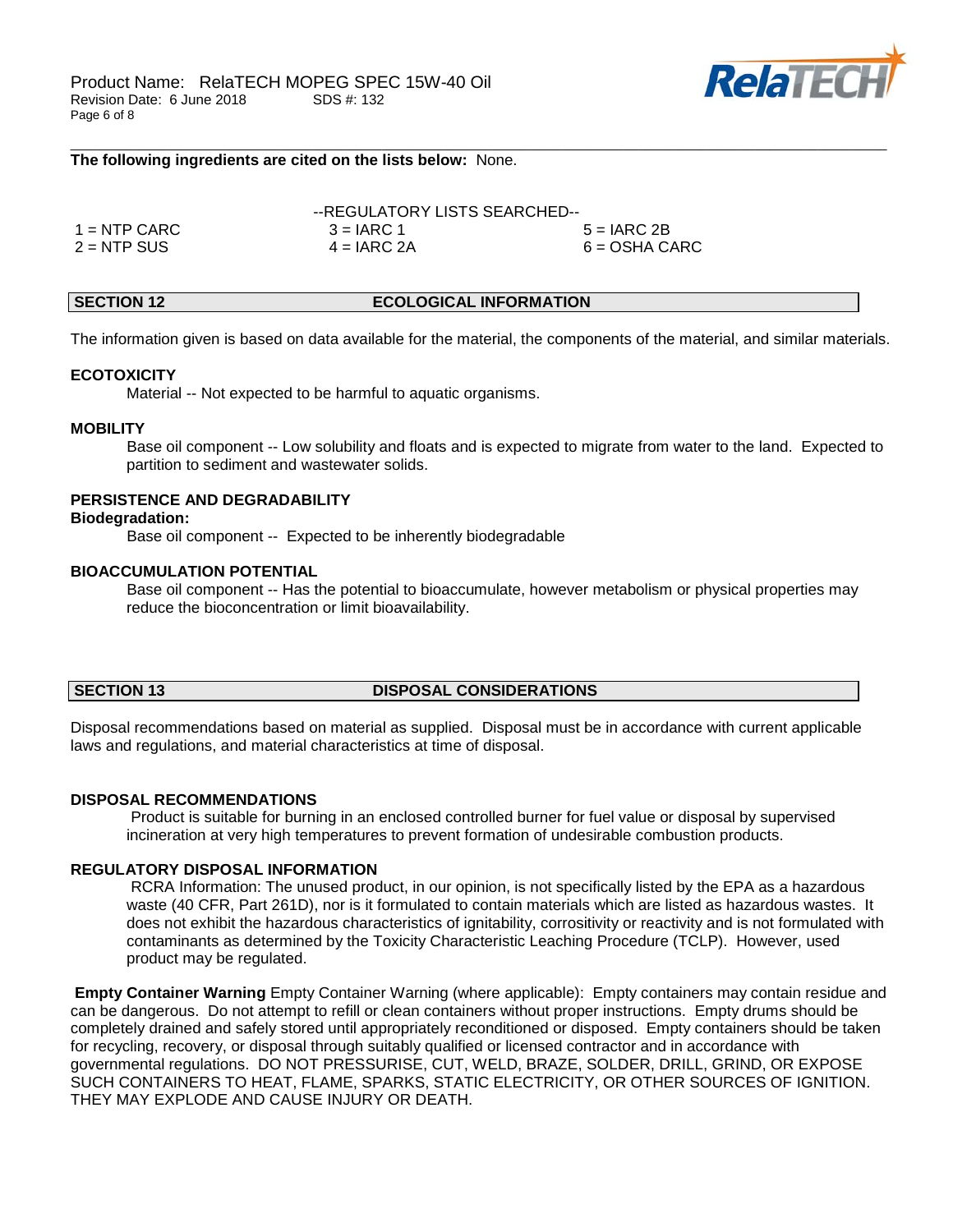

# **SECTION 14 TRANSPORT INFORMATION**

\_\_\_\_\_\_\_\_\_\_\_\_\_\_\_\_\_\_\_\_\_\_\_\_\_\_\_\_\_\_\_\_\_\_\_\_\_\_\_\_\_\_\_\_\_\_\_\_\_\_\_\_\_\_\_\_\_\_\_\_\_\_\_\_\_\_\_\_\_\_\_\_\_\_\_\_\_\_\_\_\_\_\_\_\_\_\_\_\_\_\_\_\_\_\_\_\_\_\_\_\_\_\_\_\_\_\_\_\_\_\_\_\_\_\_\_\_\_

- **LAND (DOT)** : Not Regulated for Land Transport
- **LAND (TDG)** : Not Regulated for Land Transport
- **SEA (IMDG)** : Not Regulated for Sea Transport according to IMDG-Code
- **AIR (IATA)** : Not Regulated for Air Transport

# **SECTION 15 REGULATORY INFORMATION**

**OSHA HAZARD COMMUNICATION STANDARD:** When used for its intended purposes, this material is not classified as hazardous in accordance with OSHA 29 CFR 1910.1200.

# **NATIONAL CHEMICAL INVENTORY LISTING:** AICS, IECSC, DSL, ENCS, KECI, PICCS, TSCA  **Special Cases:**

| 1 M                                     | .                         |
|-----------------------------------------|---------------------------|
| ີ*∩rv                                   | ашк                       |
| $1 - \alpha$<br>-<br>. .<br>・・」しい<br>-- | -<br>Apply<br>רוטווטווא ' |

**EPCRA:** This material contains no extremely hazardous substances.

# **SARA (311/312) REPORTABLE HAZARD CATEGORIES:** None.

**SARA (313) TOXIC RELEASE INVENTORY:** This material contains no chemicals subject to the supplier notification requirements of the SARA 313 Toxic Release Program.

### **The Following Ingredients are Cited on the Lists Below:**

| <b>Chemical Name</b>    | <b>CAS Number</b> | <b>List Citations</b> |
|-------------------------|-------------------|-----------------------|
| <b>ZINC ALKYL</b>       | 68649-42-3        | 15                    |
| <b>IDITHIOPHOSPHATE</b> |                   |                       |

| --REGULATORY LISTS SEARCHED-- |                    |                     |               |
|-------------------------------|--------------------|---------------------|---------------|
| $1 = ACGIH ALL$               | $6 = TSCA 5a2$     | $11 = CA$ P65 REPRO | $16 = MN$ RTK |
| $2 = ACGIH A1$                | $7 = TSCA5e$       | $12$ = CA RTK       | $17 = NJ RTK$ |
| $3 = ACGIH A2$                | $8 = TSCA6$        | $13 = IL$ RTK       | $18 = PA RTK$ |
| $4 = OSHA Z$                  | $9 = TSCA 12b$     | $14 = LA RTK$       | $19 = RIRTK$  |
| $5 = TSCA4$                   | $10 = CA$ P65 CARC | $15 = M1 293$       |               |

Code key: CARC=Carcinogen; REPRO=Reproductive

**SECTION 16 OTHER INFORMATION**